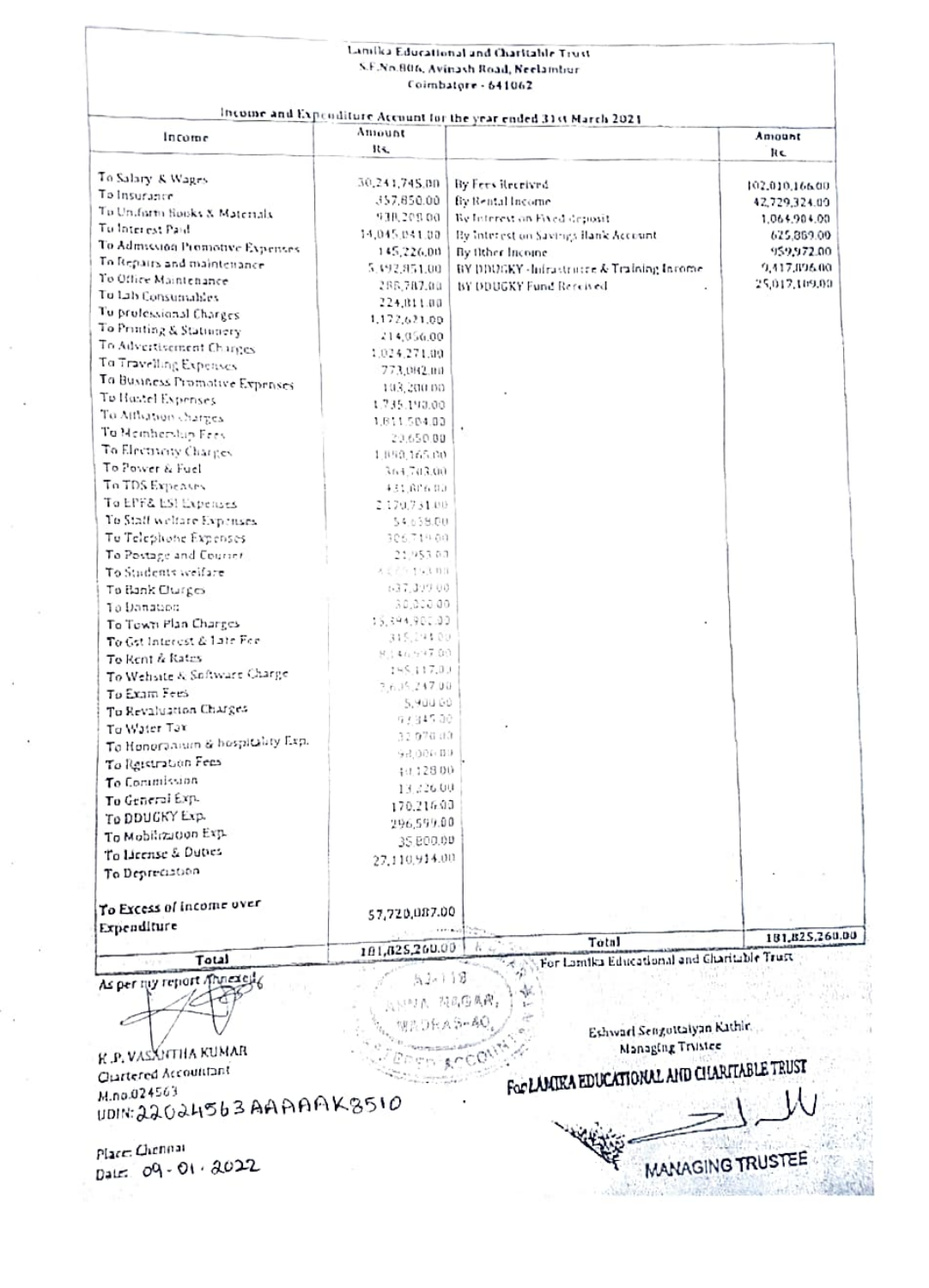## Lamika I ducational and Charitable Trs <1 No 806, Avinash Road, Neclamber  $C$ ombatori  $-541062$

| Income and I spenditure Account for the year ended STG March 2020. |  |  |  |
|--------------------------------------------------------------------|--|--|--|
|--------------------------------------------------------------------|--|--|--|

| <b>Lapenditure</b>                   | Amount<br>R. | tucume                                    | Amount<br>Rs. |
|--------------------------------------|--------------|-------------------------------------------|---------------|
| Lo Salon                             | 52.102.642   | By Lees Received                          | 114.112.086   |
| Lo Porta Lapente                     |              | 12:1960   B <sub>3</sub> Rental frit, the | 42.065.346    |
| h mar a shek                         | STA: 199     | By Interest of Fixed deposit              | 1.750.528     |
| 6. Benjamin en Team                  | 4.480.41 -   | By Interesses Community Bank Air          | 177.076       |
| 1. X air Philmotion I spense         | (1971)       | By Other Installer - Hostel Flors,        | 5,185,883     |
| ant maintenance<br>1. 8.2.           | 1703728      | Iransport 4 interniett                    |               |
| 15% Sec. Maintenance                 | 1.286.938    |                                           |               |
| The two contents.                    | 677.373      |                                           |               |
| 11 He v. and I niform                | 1.104.268    |                                           |               |
| La Printing & Stationers             | 477.653      |                                           |               |
| The Ash certification                | 1.279.118    |                                           |               |
| U. Less. Jing Fanenses               | 2.594.505    |                                           |               |
| In Hustel Expensey                   | 8.203.163    |                                           |               |
| Lo Caini littant Lees                | 230.450      |                                           |               |
| Table of Selon of Street             | 3.904.611    |                                           |               |
| In E. Hinds fi harges                | 3,526.268    |                                           |               |
| To Power & Fire!                     | 2.684.462    |                                           |               |
| Julius & LPL Expenses                | 1.492.916    |                                           |               |
| To Stuff welfare Expenses            | 521.768      |                                           |               |
| In leasended openses                 | 272,618      |                                           |               |
| The Prestage and Courter             | 18.114       |                                           |               |
| du, we done, selfare                 | 466,876      |                                           |               |
| To Andr Fees                         | 232.543      |                                           |               |
| To Bark Chartes                      | 191.110      |                                           |               |
| Li Dotation                          | 172.190      |                                           |               |
| 16 M. Lo anonia Expenditure          | 2.914.612    |                                           |               |
| To Weni ne & Anfrware Charge         | 353.686      |                                           |               |
| 15 Exam Fea                          | 6.258.081    |                                           |               |
| To Seminar expenses                  | 580.314      |                                           |               |
| The Peri Idicals and Subscriptions   | 89.804       |                                           |               |
| to the lon sale of fixed assets      | 12.589       |                                           |               |
| To Desecration                       | 30.482.779   |                                           |               |
| To Excess of Income over Expenditure | 16.651.304   |                                           |               |
| Total                                | 163.240.919  | Total                                     | 163,240,919   |

As per my report annexed

Lÿ K. P. London K. Mar. Financing Aprolantant  $92.5 - 27.456$ 

h tuto-Place<sup>12</sup> ligninar Date:

For COULT ROOCKHORNE XIVE CHARITABLE TRUST Trust

 $-1W$ 

÷,

ÿ

Eshwari Sengott MANAGING TRUSTEE (Inistae)

Scanned by CamScanner